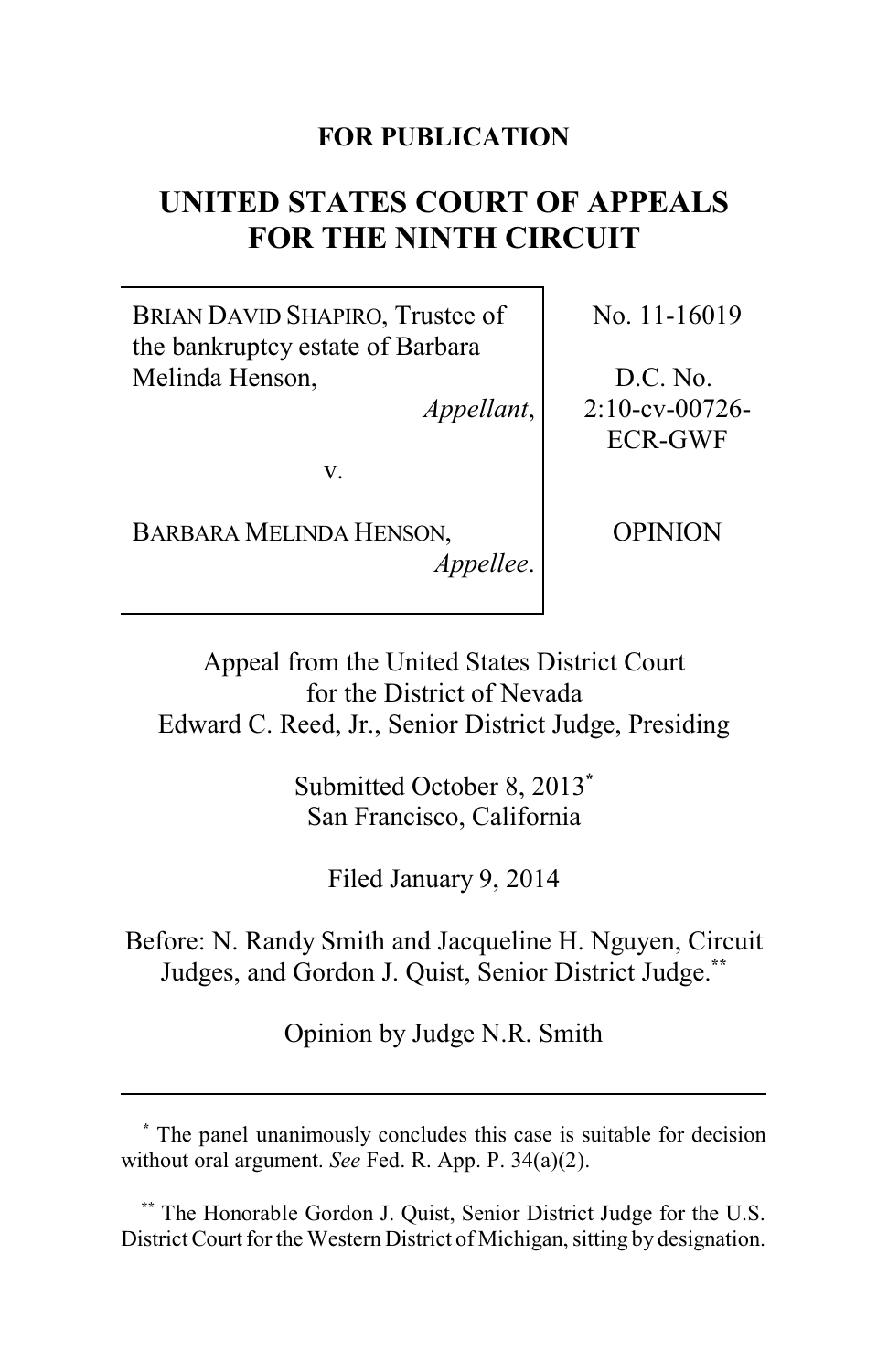# **SUMMARY\*\*\***

### **Bankruptcy**

The panel reversed the district court's decision affirming the denial of a bankruptcy trustee's motion for turnover of property pursuant to 11 U.S.C. § 542(a).

Referring to the plain language of  $\S$  542(a), pre-Bankruptcy Code turnover practice, and the context of other Code provisions, and declining to follow the Eighth Circuit, the panel held that the trustee's turnover power is not restricted to property of the estate at the time the motion for turnover is filed. The panel remanded the case for further proceedings.

#### **COUNSEL**

Brian D. Shapiro, Law Office of Brian D. Shapiro, LLC, Las Vegas, Nevada, for Appellant.

Tara Twomey, National Consumer Bankruptcy Rights Center, San Jose, California, for Amicus Curiae National Association of Consumer Bankruptcy Attorneys.

This summary constitutes no part of the opinion of the court. It has been prepared by court staff for the convenience of the reader.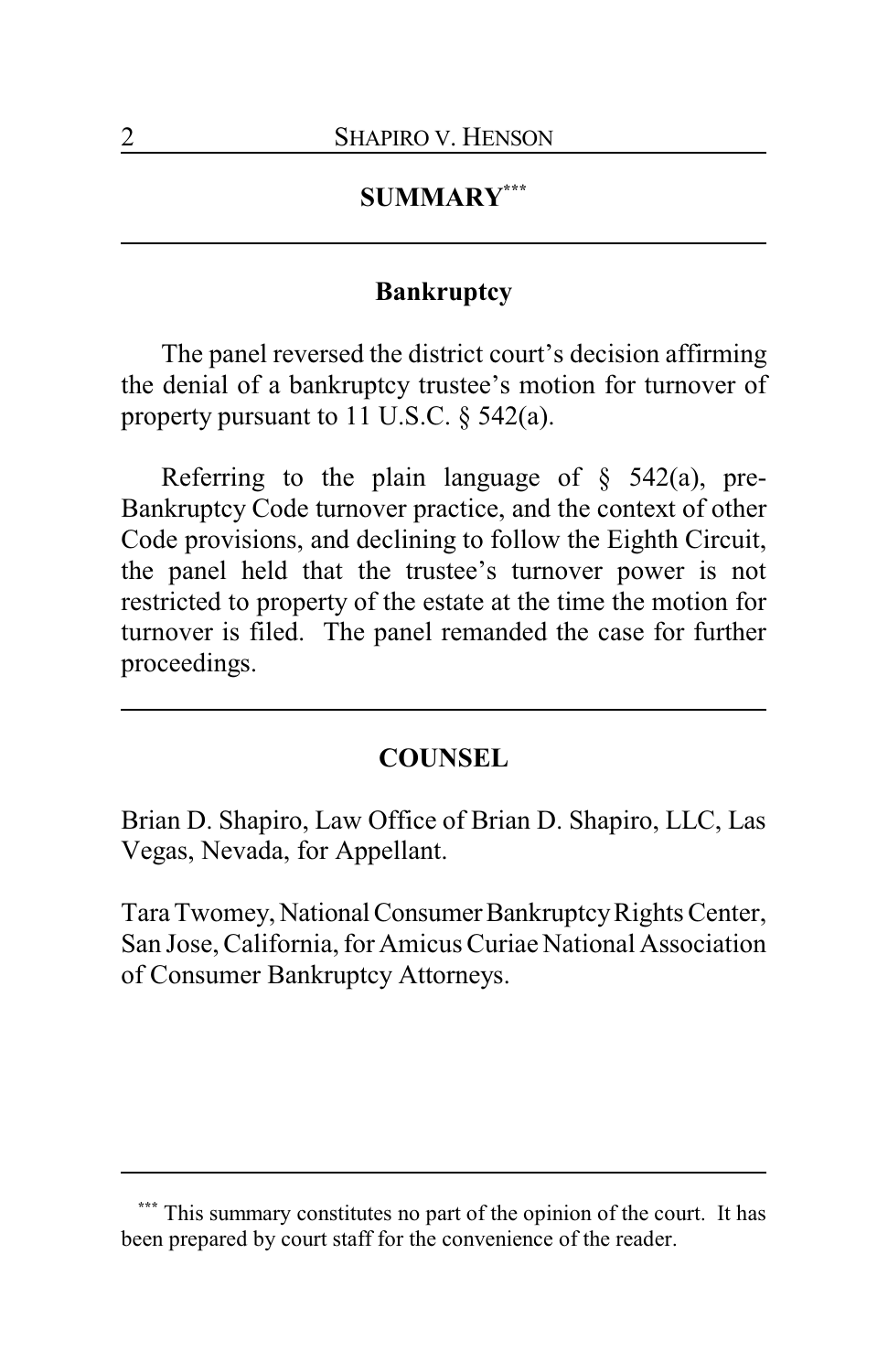#### **OPINION**

N.R. SMITH, Circuit Judge:

Bankruptcy Code  $\S$  542(a) grants a bankruptcy trustee the power to recover property of the debtor's estate or such property's value. With this power, the trustee may seek recovery from entities having "possession, custody, or control" of the property sought, whether the property was in the entity's possession, custody, or control at the time the motion was filed or at any other point during the pendency of the bankruptcy case. Therefore, we reverse the district court's decision affirming denial of bankruptcy trustee Brian Shapiro's motion for turnover and remand for further proceedings.

# **FACTS & PROCEDURAL HISTORY**

On August 7, 2009, Barbara Henson filed a voluntary Chapter 7 bankruptcy petition. At the time she filed bankruptcy, Henson had a Bank of America checking account with \$6,955.19 therein. Henson had written several checks drawn on this account before filing for bankruptcy, but the bank did not honor those checks until after she filed her petition.

On October 2, 2009, Brian Shapiro (the bankruptcy trustee appointed for Henson's case) sent Henson a letter demanding that Henson turn over the funds that had been in her bank account. On November 3, 2009, Henson denied being in possession of the funds and indicated that she would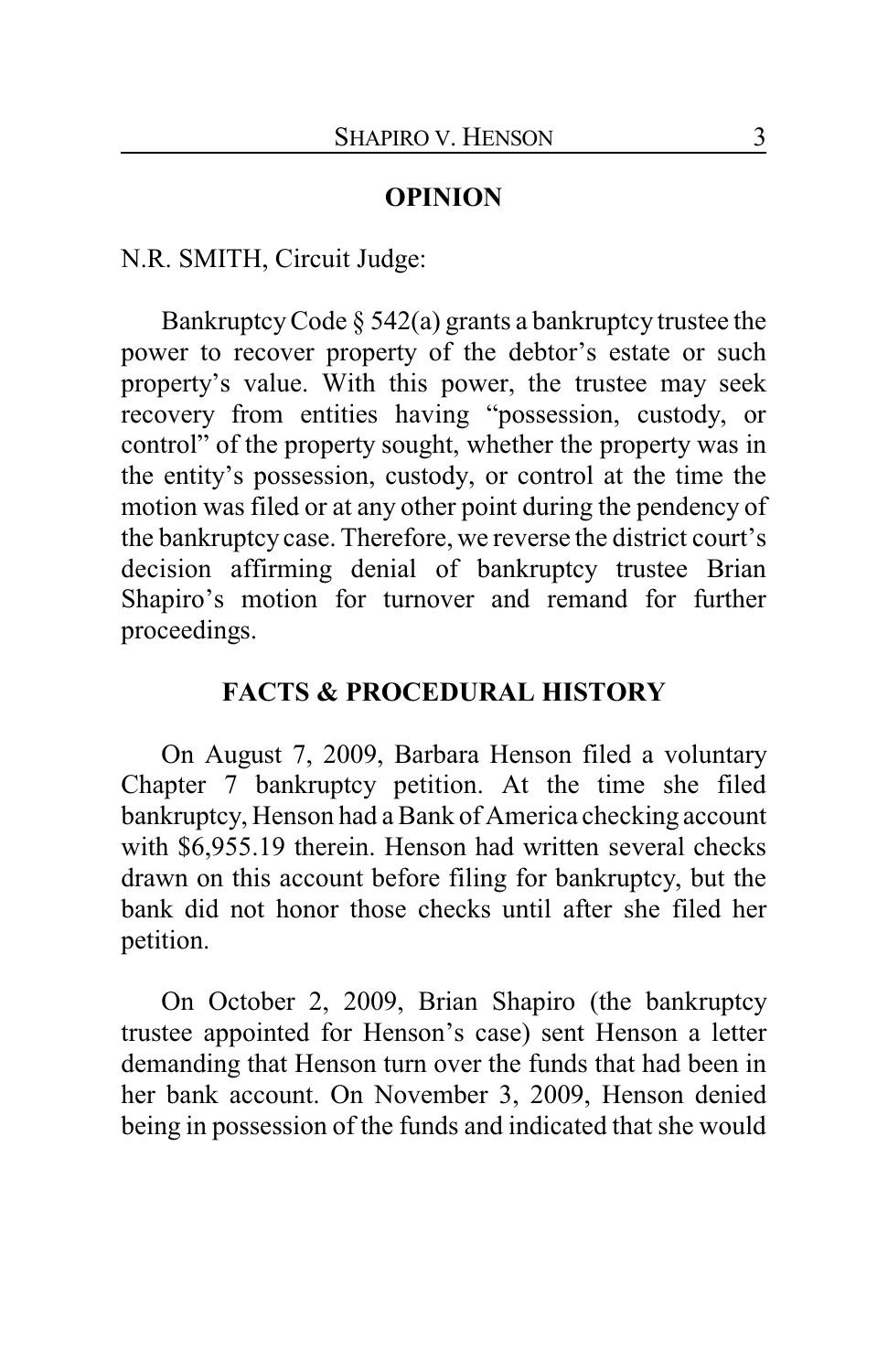not comply. **<sup>1</sup>** On November 11, 2009, Shapiro responded by filing a motion for turnover under  $\S$  542(a) against Henson to recover \$6,155.19 of her petition-date account balance.**<sup>2</sup>**

The bankruptcy court denied the motion, because Henson did not have possession or control of the funds at the time Shapiro filed the motion for turnover. Shapiro appealed to the district court. The district court affirmed, and Shapiro then timely filed the instant appeal.

While this appeal was pending, the National Association of Consumer Bankruptcy Attorneys ("NACBA") filed a motion seeking leave to file a brief as amicus curiae in support of Henson, including with the motion its proposed amicus brief. We GRANT the NACBA's motion.

### **STANDARD OF REVIEW**

We review the district court's decision affirming the bankruptcy court de novo. *Barclay v. Mackenzie* (*In re AFI Holding, Inc.*), 525 F.3d 700, 702 (9th Cir. 2008). We also review a bankruptcy court's interpretation of the Bankruptcy Code de novo. *Tighe v. Celebrity Home Entm't, Inc.* (*In re*

**<sup>1</sup>** Henson does not dispute that the amount in her checking account at the time she filed her bankruptcy petition was part of the bankruptcy estate.

**<sup>2</sup>** Recognizing that \$800.00 of the checking account balance was exempt, Shapiro initially sought to turn over the account balance less the exempt \$800.00. Shapiro later discovered that Henson had transferred \$3,239.00 from her checking account to her bankruptcy counsel. Thus, Shapiro filed a separate action against Henson's attorney to recover funds from that transfer and reduced the amount he sought to recover from Henson by \$3,239.00, making the final amount Shapiro sought \$2,916.19.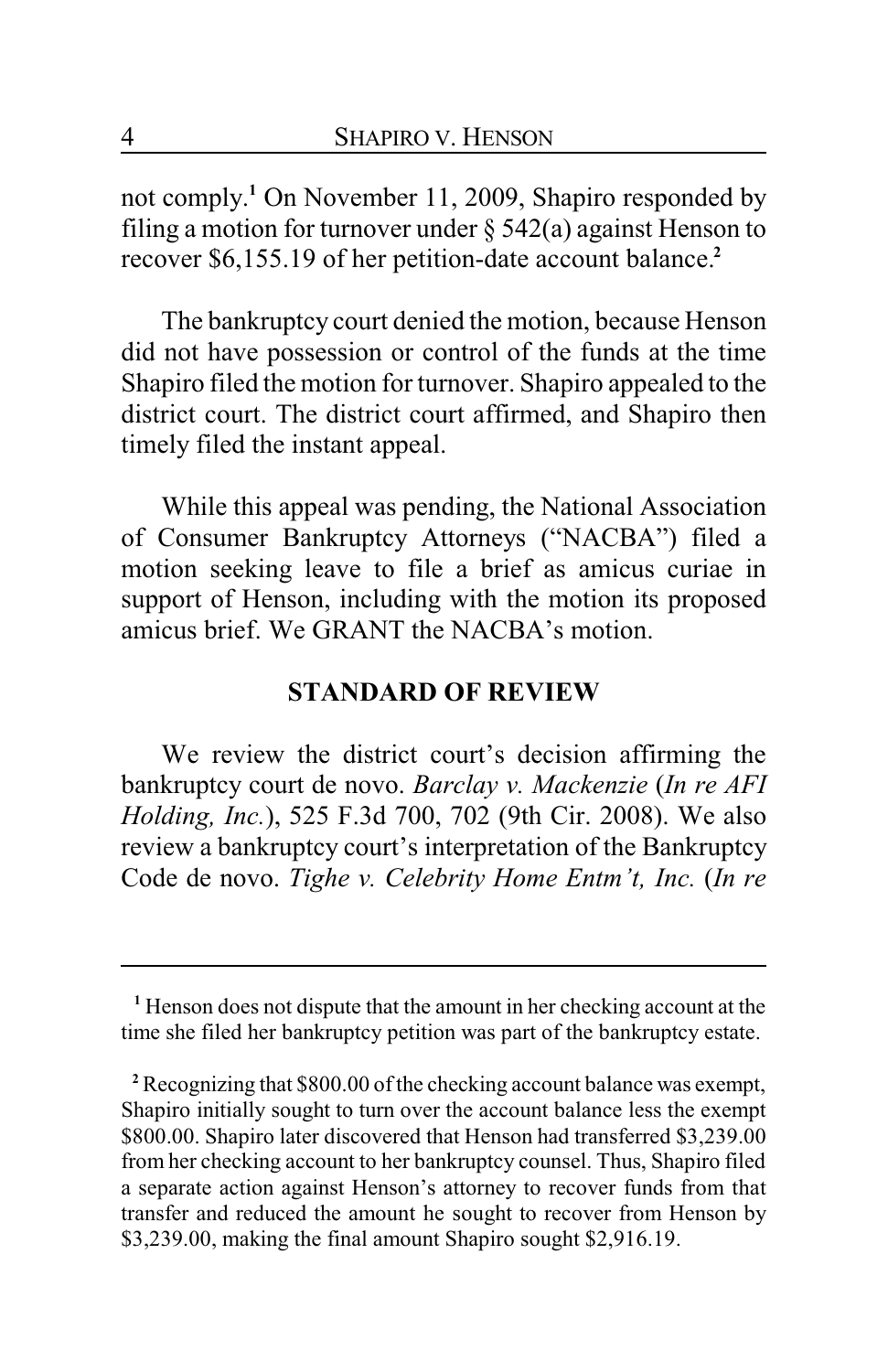*Celebrity Home Entm't, Inc.*), 210 F.3d 995, 997 (9th Cir. 2000).

#### **DISCUSSION**

The question presented in this case is one of first impression in this circuit: whether a trustee's turnover power is solely restricted to recovering bankruptcy estate property, or its value, from entities having "possession, custody, or control" (collectively "possession") of such property at the time the motion for turnover is filed. The plain language of § 542(a), pre-Code practice, and the context of other Code provisions indicate that the trustee's turnover power is not restricted to property of the estate at the time the motion is filed.

# **A. Section 542(a)'s Text**

The "starting point for interpreting a statute is the language of the statute itself." *United States v. Buckland*, 289 F.3d 558, 564 (9th Cir. 2002) (quoting *Hallstrom v. Tillamook Cnty.*, 493 U.S. 20, 25 (1989) (internal quotation marks omitted)). Section 542(a) states in relevant part, "[A]n entity . . . in possession, custody, or control, during the case, of [property of the estate, or exempt property], shall deliver to the trustee, and account for, such property or the value of such property, unless such property is of inconsequential value or benefit to the estate." 11 U.S.C. § 542(a). Two key phrases evidence that  $\S$  542(a) allows a turnover motion to be brought against the entity at any time during the pendency of the bankruptcy case, even if the entity no longer possesses or has custody or control over the property, at the time the motion is filed.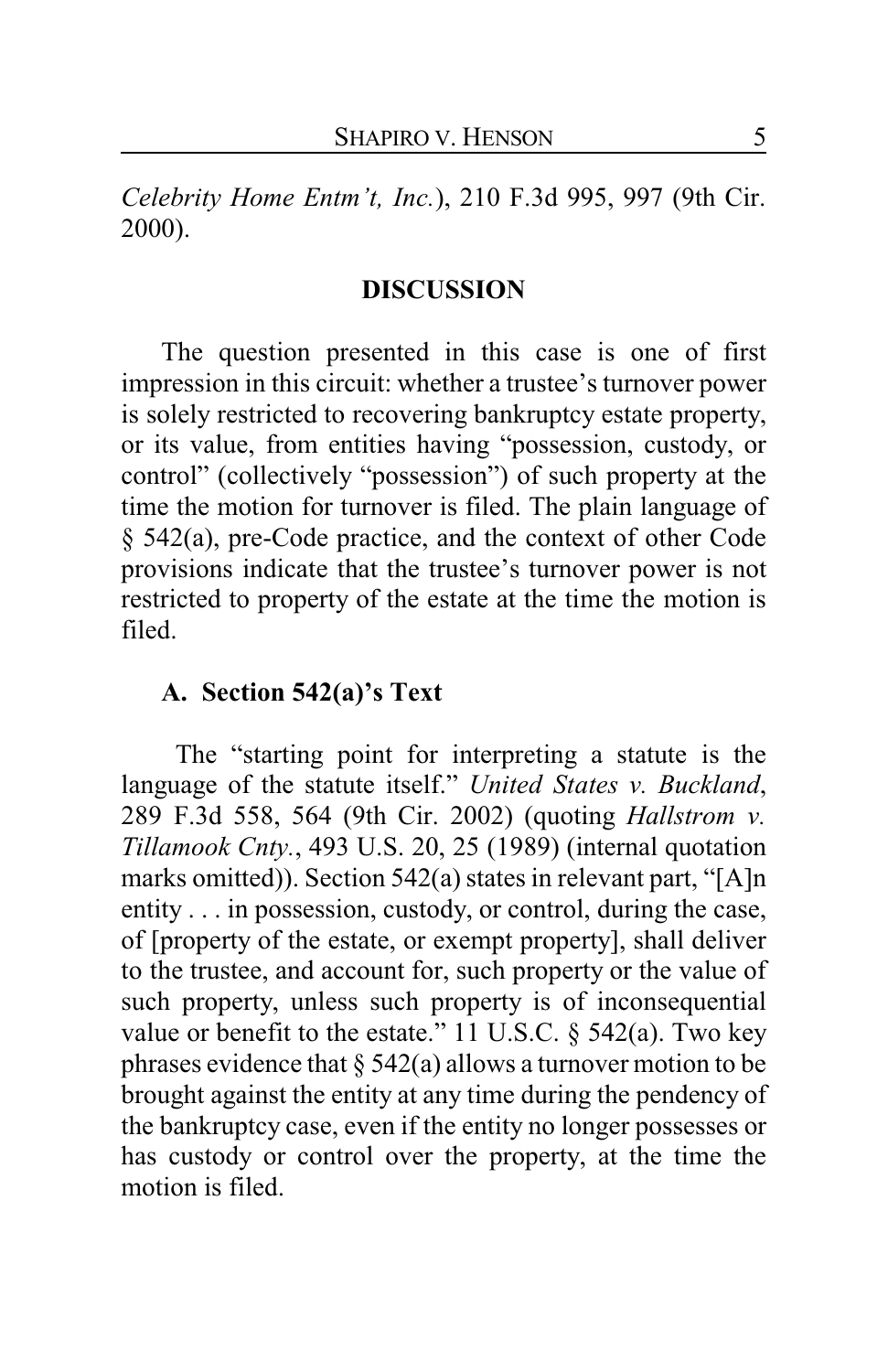# **1. "During the Case"**

First, "during the case" means that the trustee may bring a motion for turnover against an entity who *has* possession of the property of the estate, or *had* possession of that property at some point during the bankruptcycase. Section 542(a) does not include any words that hint at a narrower time of possession, and there is certainly no reference to the time of the motion's filing. *See id.* Rather, the statute only specifies that an entity "in possession, custody, or control, during the case" of estate property must turn it over to the trustee. *Id.*

Nor do we infer from this silence, with respect to whether an entity's obligation to turn over property continues after possession ceases, a requirement of present possession at the time of the motion. *See United States v. Wells*, 519 U.S. 482, 496 (1997) ("[I]t is at best treacherous to find in congressional silence alone the adoption of a controlling rule of law." (quoting *NLRB v. Plasters' Local Union No. 9*, 404 U.S. 116, 129–30 (1971) (internal quotation marks omitted)).

Moreover, other courts agree with this interpretation of "during the case" within the context of § 542(a). *See, e.g.*, *Beaman v. Vandeventer Black, LLP* (*In re Shearin*), 224 F.3d 353, 356 (4th Cir. 2000) ("We construe the language 'during the case' to refer to the entire bankruptcy case. . . .") (citation omitted); *Newman v. Schwartzer* (*In re Newman*), 487 B.R. 193, 199–200 (B.A.P. 9th Cir. 2013)**<sup>3</sup>** (finding "debtor [had] 'possession, custody, or control' of the property 'during the

**<sup>3</sup>** Although "decisions by the BAP are not binding on this court," BAP opinions may be "persuasive and aid [the panel in its] reading of the Bankruptcy Code." *Sigma Micro Corp. v. Healthcentral.com* (*In re Healthcentral.com*), 504 F.3d 775, 784 n.3 (9th Cir. 2007).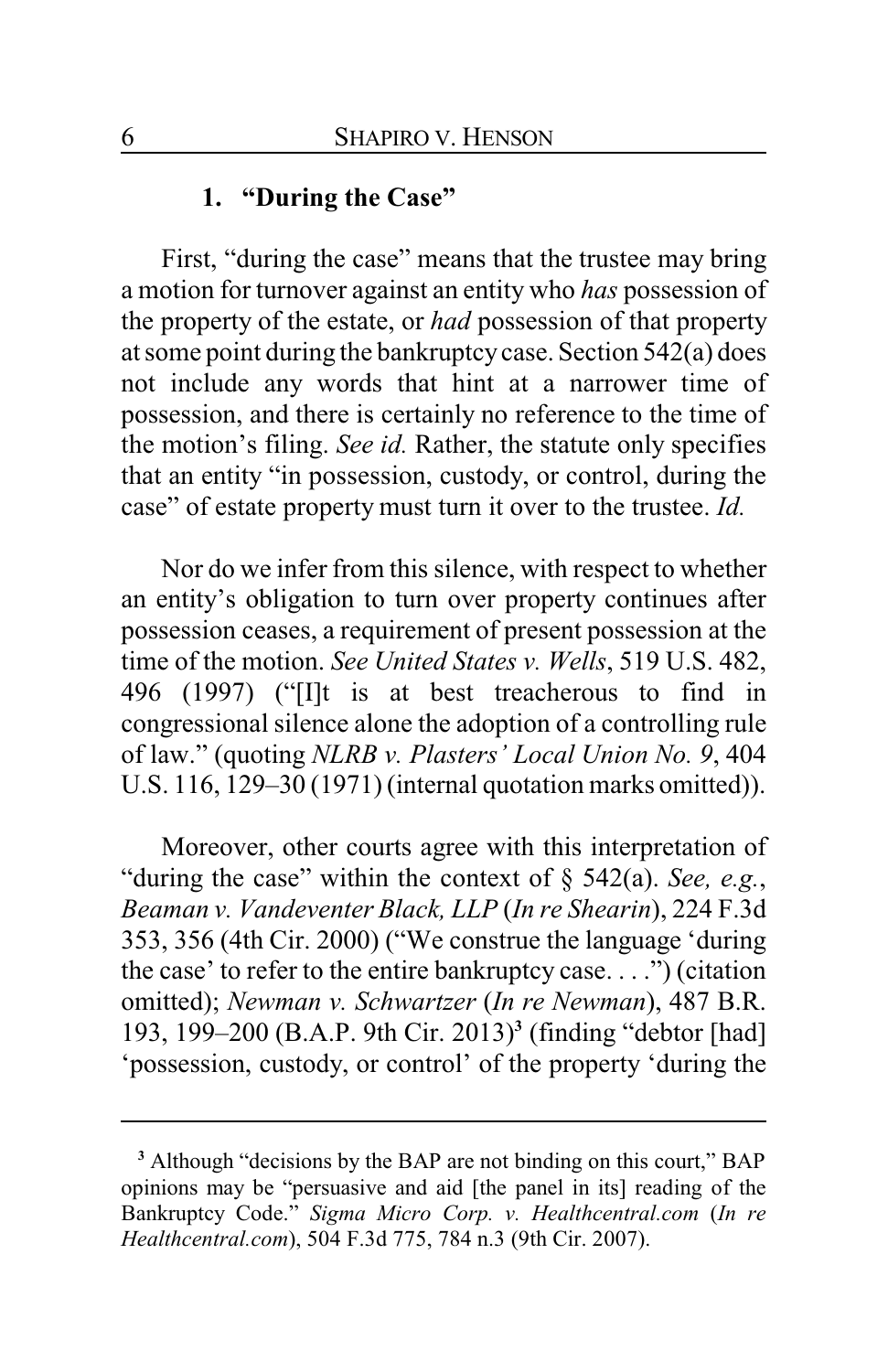case'" although debtor had spent the tax refund at issue by the time the turnover motion was filed).

# **2. "Or the Value of Such Property"**

Second, the phrase "or the value of such property" indicates that the entity need not be in possession of the property itself when the trustee files the motion for turnover. *See* 11 U.S.C. § 542(a). Because § 542(a) permits a trustee to recover "the value of [the] property," instead of just the propertyitself, possession cannot be required in order to bring the motion for turnover. This phrase shows that the trustee has a remedy in a case where an entity was "in possession" of estate property at some point "during the case," but lost possession of that property by the time the trustee brought the motion for turnover. In such a case, the trustee may recover the "value of such property" from the entity previously in possession.

Again, other courts espouse this view. "If the statute were read to require current possession of the property, the language allowing a trustee to alternatively recover 'the value of the property' would become superfluous, as the trustee could only recover the property itself." *In re Newman*, 487 B.R. at 200–01 (quoting *Jubber v. Ruiz*(*In re Ruiz*), 455 B.R. 745, 751 (B.A.P. 10th Cir. 2011)) (internal quotation marks and alterations omitted); *see also Boyer v. Carlton, Fields, Ward, Emmanuel, Smith & Cutler, P.A.* (*In re USA Diversified Prods., Inc.*), 100 F.3d 53, 55–57 (7th Cir. 1996) (stating that § 542(a) "requires the delivery of the property *or the value of* the property," and finding that a law firm had to turn over the amount of funds it released to debtor between the time of the bankruptcy petition's filing and the turnover motion's filing) (emphasis in original).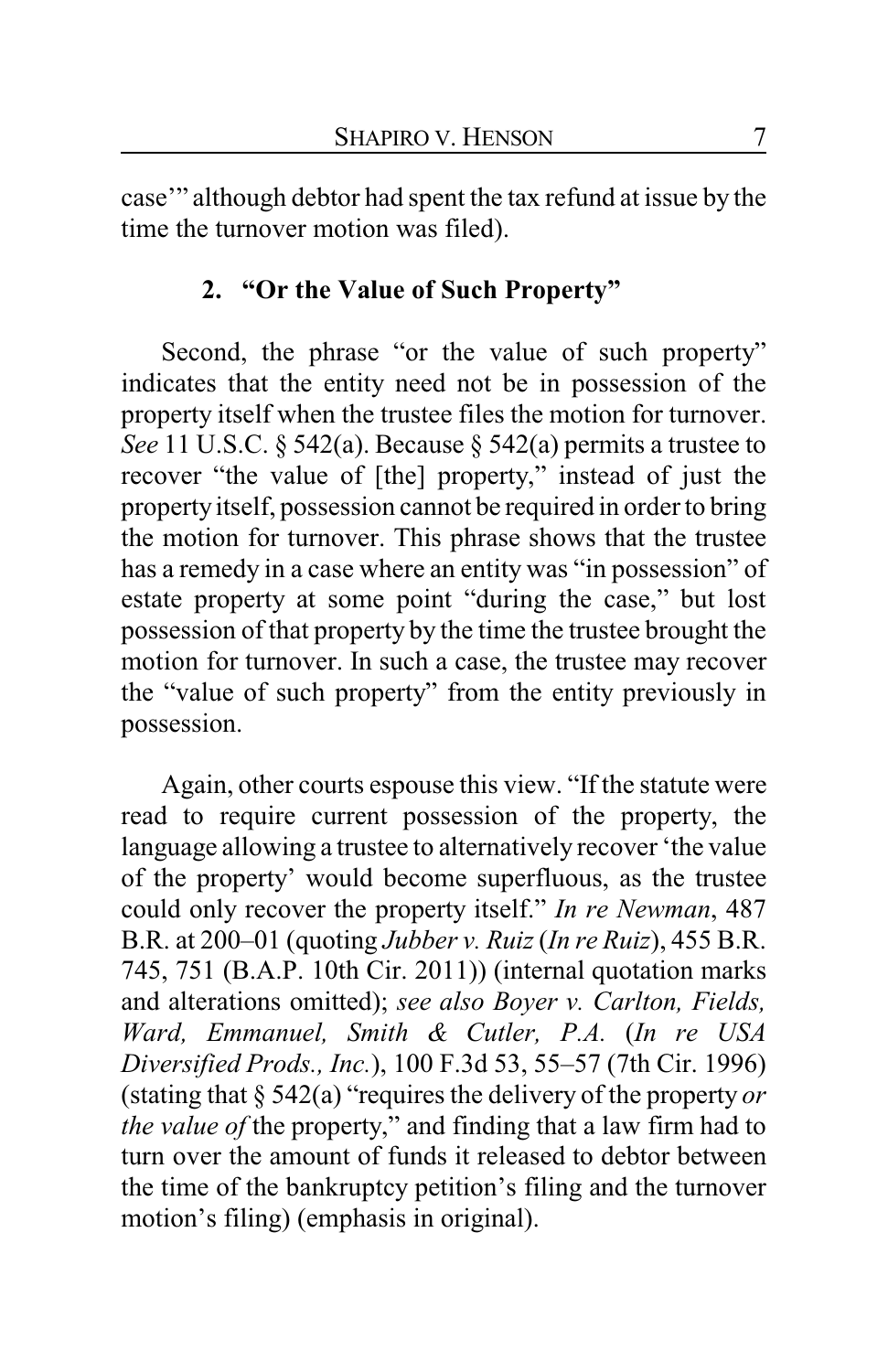While it has been argued that including the phrase "the value of such property" merely continues the pre-Code practice of permitting the trustee to bring a turnover action against someone in possession of the *proceeds***<sup>4</sup>** of property of the estate, *see Brown v. Pyatt* (*In re Pyatt*), 486 F.3d 423, 429 (8th Cir. 2007), this argument has little force. Congress's "decision to use one word over another in drafting a statute is material." *S.E.C. v. McCarthy*, 322 F.3d 650, 656 (9th Cir. 2003). We "must presume that Congress intended a different meaning when it uses different words in connection with the same subject." *Ariz. Health Care Cost Containment Sys. v. McClellan*, 508 F.3d 1243, 1250 (9th Cir. 2007). Here, the Code drafters used the term "value of such property" in § 542(a), not the term "proceeds." *See* 11 U.S.C. § 542(a). Yet in the immediately preceding section, the drafters used the term "proceeds." *See id.* § 541(a)(6). Therefore, Congress did not intend  $\S$  542(a)'s language "value of such property" to mean bankruptcy estate property "proceeds." *See McClellan*, 508 F.3d at 1250.

In sum, the phrases "or the value of such property" and "during the case" evidence the trustee's power to move for turnover against an entity that does not have possession, custody, or control of property of the estate at the time the motion is filed.

#### **B. Pre-Code Practice**

Our reading of  $\S$  542(a) is buttressed by pre-Code turnover practice, which, when viewed as a whole, did not

**<sup>4</sup>** "Proceeds" is a term of art in the context of secured transactions. *See* U.C.C. § 9-102(a)(64).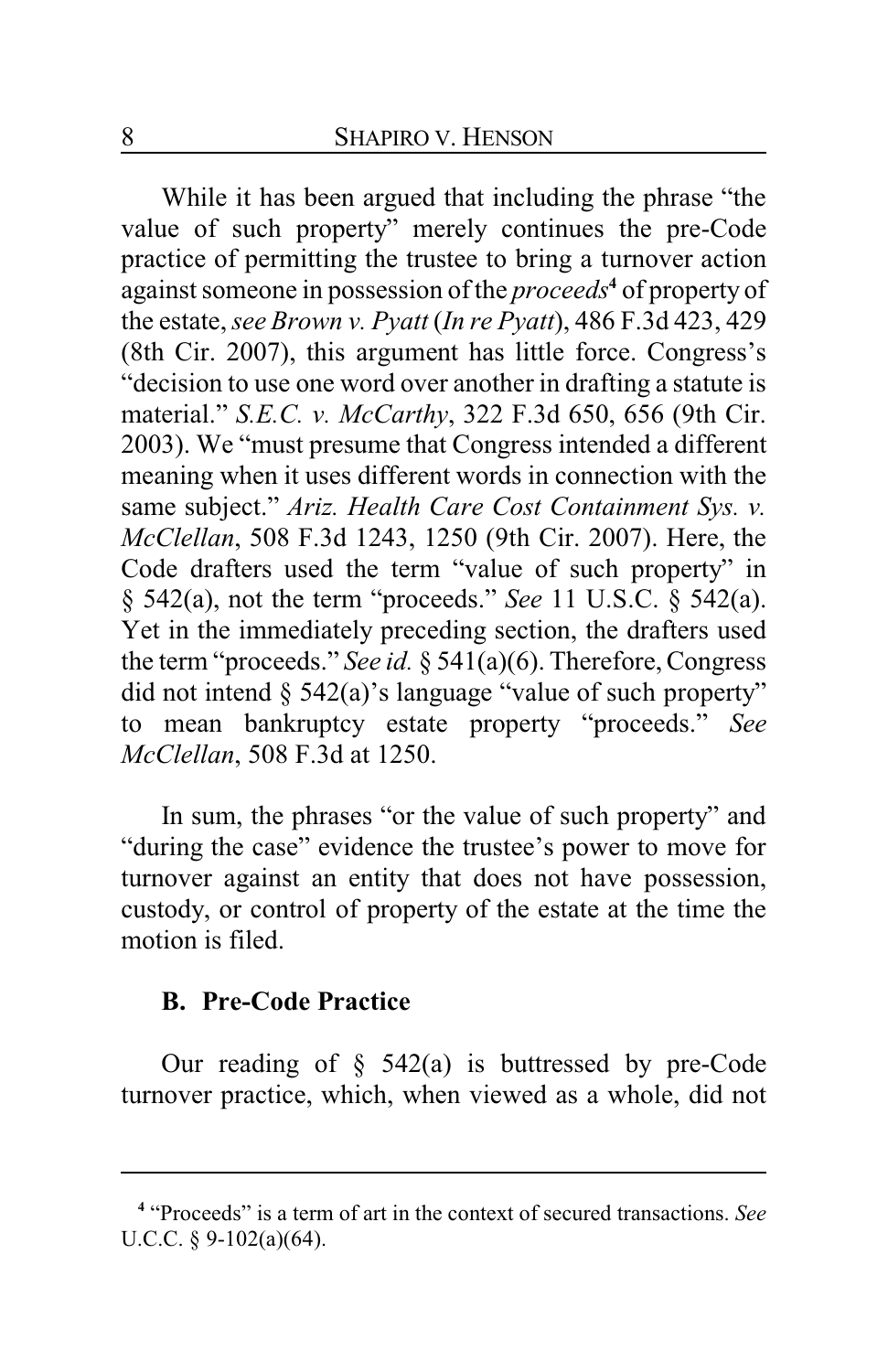require an entity to have possession of the property the trustee sought through turnover at the time the motion was filed.

# **1. Background**

Before the Code's enactment, a trustee had two methods of recovering estate property from an entity who had possession of it at one time. *See Boyer v. Davis* (*In re U.S.A. Diversified Prods., Inc.*), 193 B.R. 868, 875–79 (Bankr. N.D. Ind. 1995). The trustee could pursue recovery through either a summary proceeding or a plenary proceeding. *See id.* at 875. A summary proceeding was a special proceeding conducted by the bankruptcy referee, whereas a plenary proceeding resembled a civil trial. *Id.* at 876.

The product of a summary proceeding was typically an order to turn over the estate's property to the trustee. *Id.* These orders were usually enforced via motions for contempt. *Id.* By contrast, the product of the plenary proceeding would be a judgment, which the trustee would have to enforce the same as any other court judgment. *Id.*

# **2. Analysis**

This dual-method system for turnover is significant, because possession at the time of a *plenary* turnover motion's filing was not required under pre-Code law, even though present possession in a *summary* proceeding was. *Compare Coleman v. Murdock* (*In re Welded Constr., Inc.*), 339 F.2d 593, 594 (6th Cir. 1964) (per curiam) (holding that a plenary, not a summary, proceeding was appropriate when the entity from which the trustee sought turnover no longer had possession of the funds sought), *with Maggio v. Zeitz* (*In re Luma Camera Serv., Inc.*), 333 U.S. 56, 63–64 (1948)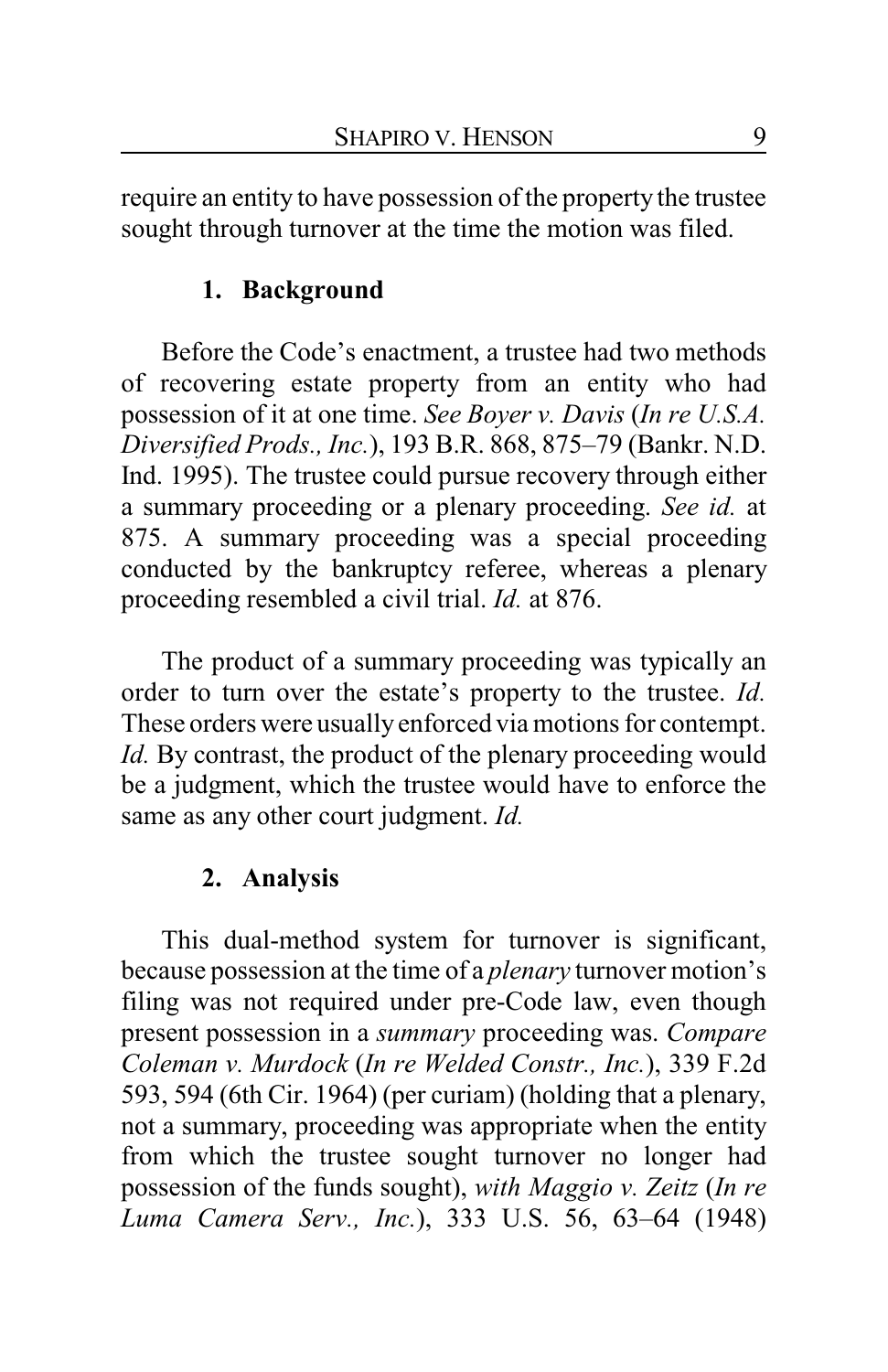(requiring in a summary proceeding "the existence of the property or its proceeds, and possession thereof by the defendant at the time of the proceeding"). This difference in requirements turned on the remedy sought. Because a motion for contempt was the usual means of enforcing summary turnover, present possession was required so that an entity could not be held in contempt for failing to do the impossible—turn over property it no longer possessed. *In re Luma Camera Serv., Inc.*, 333 U.S. at 59–60.

On the other hand, because plenary proceedings were not enforced via motions for contempt, there was no need for the protection the present possession requirement provided. *See generally In re U.S.A. Diversified Prods. Inc.*, 193 B.R. at 876. Further, a plenary proceeding was available should a summary proceeding fail for lack of present possession. *See, e.g.*, *In re Welded Constr., Inc.*, 339 F.2d at 594; *In re U.S.A. Diversified Prods. Inc.*, 193 B.R. at 878 ("[T]he inability to obtain summary turnover merely required the trustee to resort to a civil action in a court of appropriate jurisdiction. It never absolved the party who was once in possession of property of the estate of all liability."). Thus, present possession was not a requirement of the turnover power itself but only a prerequisite to seeking turnover through a particular means.

# **C. Other Provisions of the Bankruptcy Code**

Finally, practical considerations in the broader context of the bankruptcy trustee's powers mandate this result. If the trustee can only move for turnover against an entity currently in possession of the property, that entity could avoid liability under § 542(a) simply by transferring the property. *In re USA Diversified Prods. Inc.*, 100 F.3d at 56. Permitting this simple means of frustrating the trustee's turnover motion "is not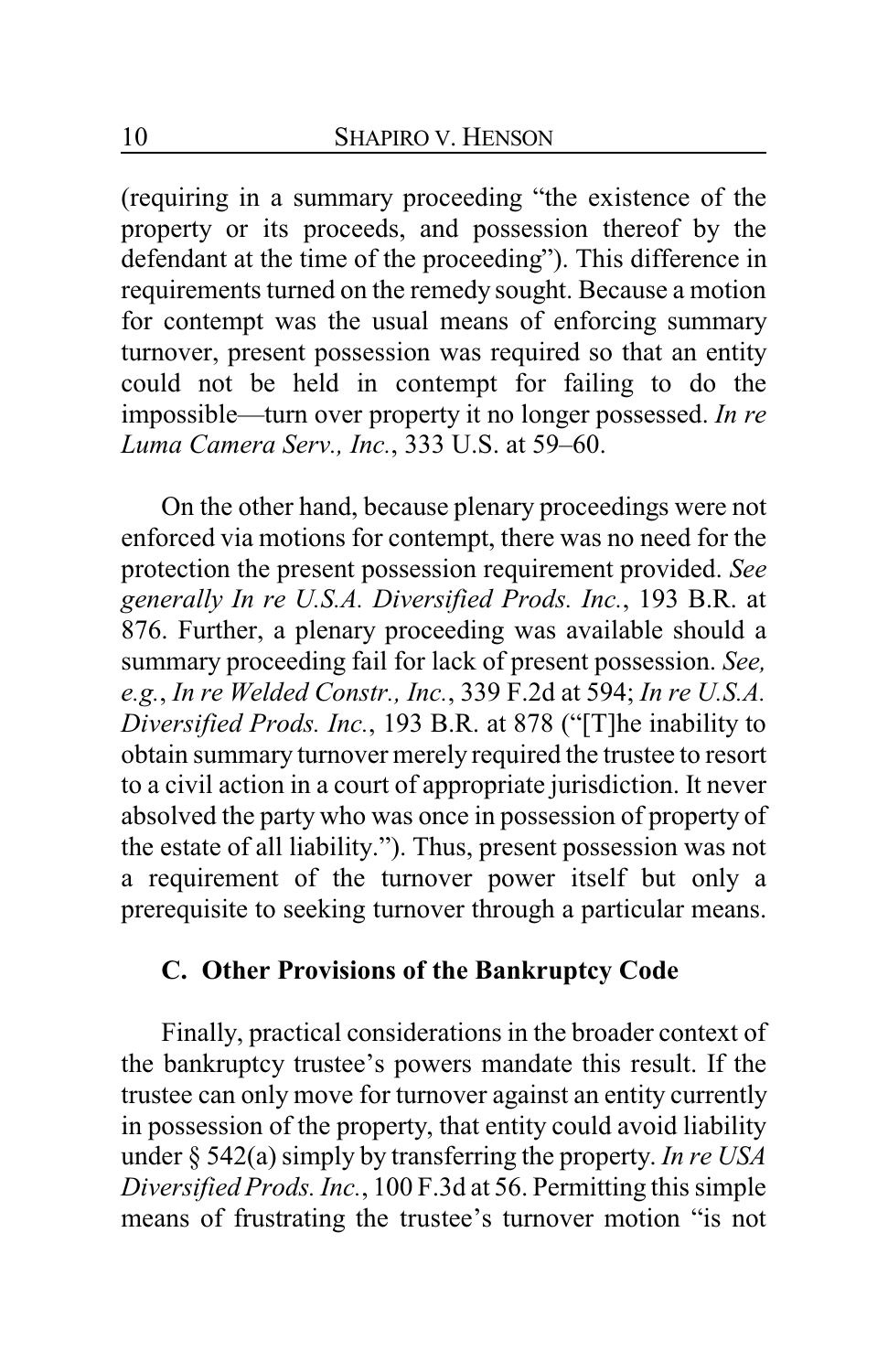what the statute says and can't be what it means." *Id.* (citation omitted).

Moreover, should a present possession requirement be read into  $\S$  542(a), the trustee's power to avoid post-petition transfers of bankruptcy estate property would not adequately compensate for the trustee's inability to pursue entities no longer possessing the property sought through turnover. *But see In re Pyatt*, 486 F.3d at 429 (citing 11 U.S.C. § 549). The trustee's avoiding powers do not allow the trustee to pursue the initial *transferor* in such a transaction for the value of the property transferred. *See* § 550(a) ("[T]o the extent that a transfer is avoided . . . the trustee may recover, for the benefit of the estate, the property transferred, or . . . the value of such property from (1) the initial *transferee* . . . or (2) any immediate or mediate *transferee*. . . .") (emphases added). Therefore,  $\S$  542(a) fills a gap in the trustee's avoiding powers by permitting him/her to proceed against someone who had possession of property of the estate at the outset of the bankruptcy case and subsequently transfers it.

# **D. The Eighth Circuit's position**

Only the Eighth Circuit requires an entity to have "possession, custody, or control" of the subject property at the time the bankruptcy trustee moves for turnover. To reach this conclusion, the Eighth Circuit relies on (1) the Code's double recovery prohibition provision's omission of § 542, (2) § 542's failure to "specify whether an entity which lacks control [at the time of the motion's filing] may properly be subject to a motion to compel turnover," *In re Pyatt*, 486 F.3d at 428, and (3) the pre-Code present possession requirement in a summary turnover proceeding, *id.* at 428–29 (citing *In re Luma Camera Serv., Inc.*, 333 U.S. at 63–64).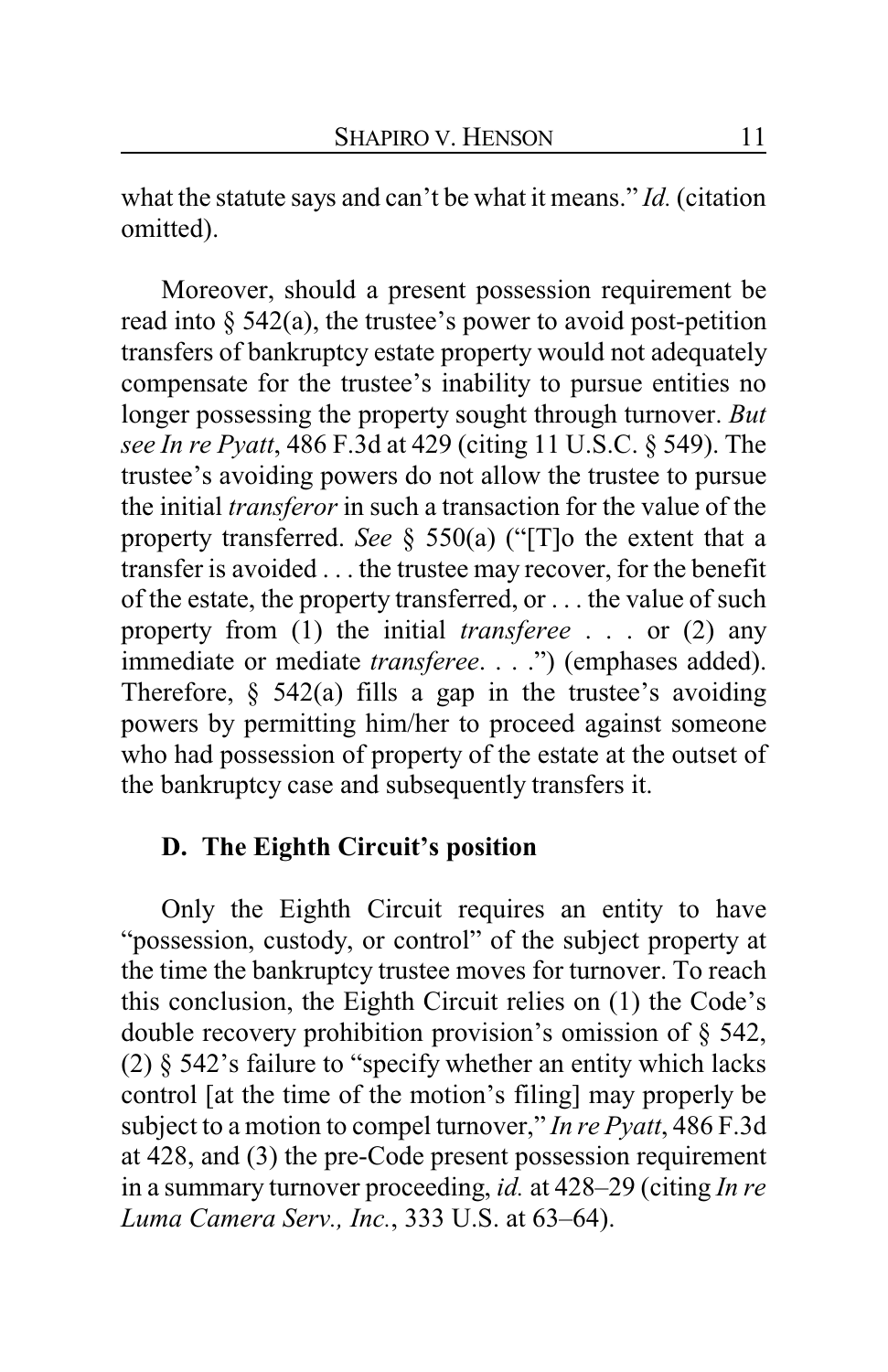These three bases for inferring a present possession requirement in § 542 do not justify the Eighth Circuit's position. With respect to the first basis, the double recovery provision references the trustee's avoiding powers, so the omission of § 542 in its list of avoiding power sections is not particularly meaningful. *In re Ruiz*, 455 B.R. at 752. Assuming a trustee would try to recover the same property twice, "the party from whom the second recovery was sought could raise as an equitable defense to turnover that the bank account constituted effectively a single asset, and the trustee should not be able to recover the same asset twice." *In re Newman*, 487 B.R. at 201 (quoting *In re Ruiz*, 455 B.R. at 752) (internal quotation marks omitted).

With respect to the second basis, "it is at best treacherous to find in congressional silence alone the adoption of a controlling rule of law." *Wells*, 519 U.S. at 496 (quoting *Hallstrom*, 493U.S. at 25) (internal quotation marks omitted). And, here, the Eighth Circuit is relying on "congressional silence alone," because the Eighth Circuit's third basis is an inaccurate interpretation of *In re Luma Camera Service, Inc.*'s holding and significance in pre-Code practice.

*In re Luma Camera Service, Inc.* did not generally require present possession in pre-Code turnover proceedings. As discussed above, *In re Luma Camera Service, Inc.* only held that present possession was required in a *summary* turnover proceeding to protect an entity from being held in contempt for failing to turn over property it no longer possessed. *See* 333 U.S. at 59–60.

Thus, we are not persuaded by *In re Pyatt*'s reasoning.